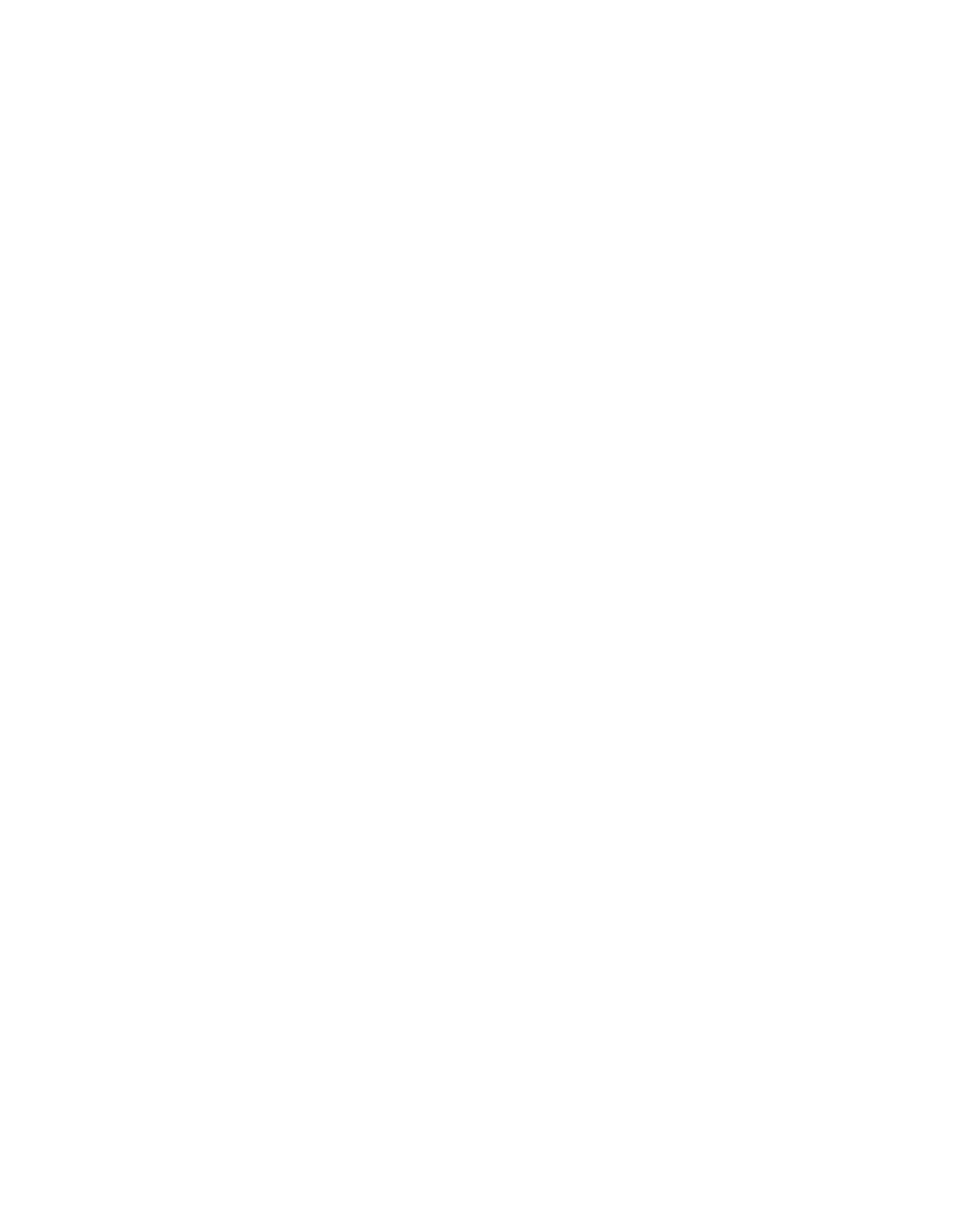#### **TABLE OF CONTENTS:**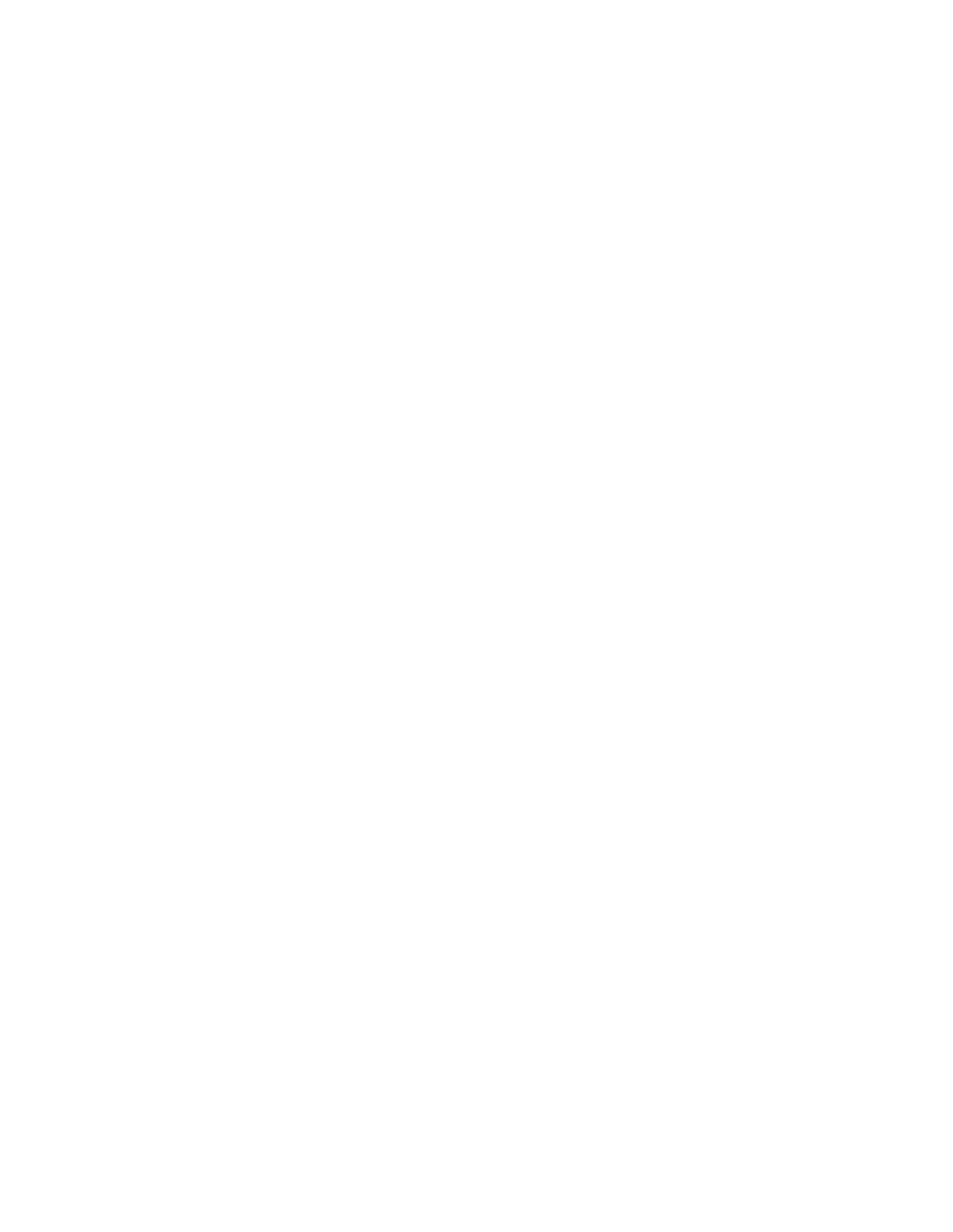## <span id="page-4-0"></span>**Background and Purpose**

Flood plain reconnection using channel spanning log jams and any other needed method are is not simulated directly in the HSPF model for Whipple Creek. Instead, this strategy is modeled as a detention facility located on the flood plain. There may be places where this strategy is most and least effective due to channel gradient, position in the watershed, and flood plan features.

The purpose of this short paper is to organize several thoughts for implementing flood plain detention as a channel restoration and flood plain reconnection strategy. The main consideration is hydrologic modeling to demonstrate future conditions that fully support the beneficial use of salmon spawning, rearing and migration.

#### <span id="page-4-1"></span>**Limitations**

This cursory analysis is intended to be a beginning step to place flood plain reconnection projects aimed at modeling an historic forest hydrology in Whipple Creek. It does not consider feasibility issues and access issues other than to note areas where county land is present or a private critical area parcel is present in the upper watershed.

Packard Creek was not considered at this point but should be evaluated as hydrologic modification impairing the beneficial use of salmon habitat is considered.

### <span id="page-4-2"></span>**Process/Factors for Siting Flood Plain Detention**

#### <span id="page-4-3"></span>**Flood Plain Conditions and Potential for Projects**

At some point, the flood plain is either too flat or too steep to be an effective detention site.

Below about RM 2.0, the valley flattens to near zero gradient, making such facilities undesirable due to low stream power and no downstream benefit.

Above RM 8 and the recent channel restoration project, the channel has a higher gradient and is confined without much of a flood plain.

One potential site above RM 8 exists immediately above the county channel project. Parcel 182063000 includes this flood plain area and is essentially undevelopable open space with a tax value of nearly \$1,000,000.

A site at about RM 7.8 is between I-5 and Union Rd may be good for a project. This property is owned in part by Public Works and two private persons. The larger piece in private ownership is untaxed open space associated with Whipple Creek Meadows. WSDOT ROW is at the lowermost end of this reach.

Between I-5 and RM 6, the river gradient is roughly 0.5 percent. At this gradient, a 2.5 feet of vertical (Milne said the most we could get permitted would be 3 feet) lift above the flood plain would backwater